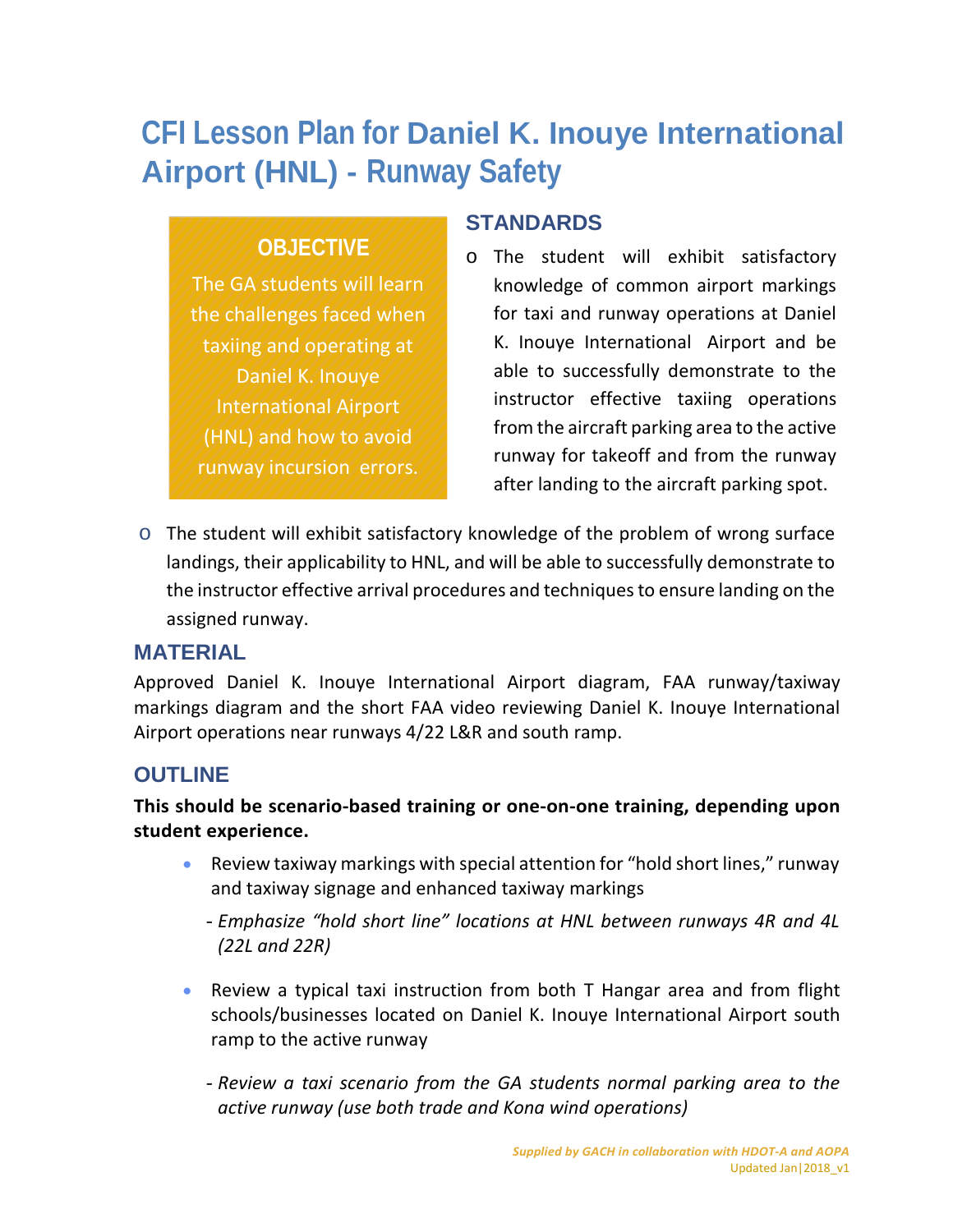- Help student develop a short-hand method to copy taxi clearances and to review airport diagram for route review
	- *Ensure student listens to ATIS for any runway/taxiway closures or work*
- Ensure students perform ALL checklist items when NOT moving
	- *Develop procedures of "eyes outside" when taxiing and what and when increased vigilance isrequired*
- Remind students if uncertain to stop and ask (progressive taxi instruction)
- Review HNL runway 4 and 22 landing patterns
	- *Explain the potential for a wrong surface landing, i.e. incorrectly landing on the parallel runway or on Taxiway C*
		- *Have students develop a memory aid for landing runway assignment*
		- *Assist students in developing an active scan which visually identifies the correct landing runway*
		- *Emphasize that pilots should request clarification if unsure of their landing runway assignment*
	- *Describe common errors which lead to wrong surface landings*
		- *Expectation Bias*
		- *Misidentified Landing Runway*
		- *Pilot Experience*
		- *Distractions*
		- *Airport Geometry*
		- *Flight Planning*
	- *Review what students should do after landing on runway 4L (or 22R)—again hold short lines. It is OKAY to block runway 4L (or 22R) if not cleared to cross parallel runway (ATC aware)*
	- *Review what students should do after landing on runway 4R (or 22L)—again hold short lines but okay to cross to clear active but NOT to enter taxiway C*
- Play the FAA video reviewing Daniel K. Inouye International Airport runway 4/22 operations and discuss the video – https://youtu.be/OzwZvJPcGIs